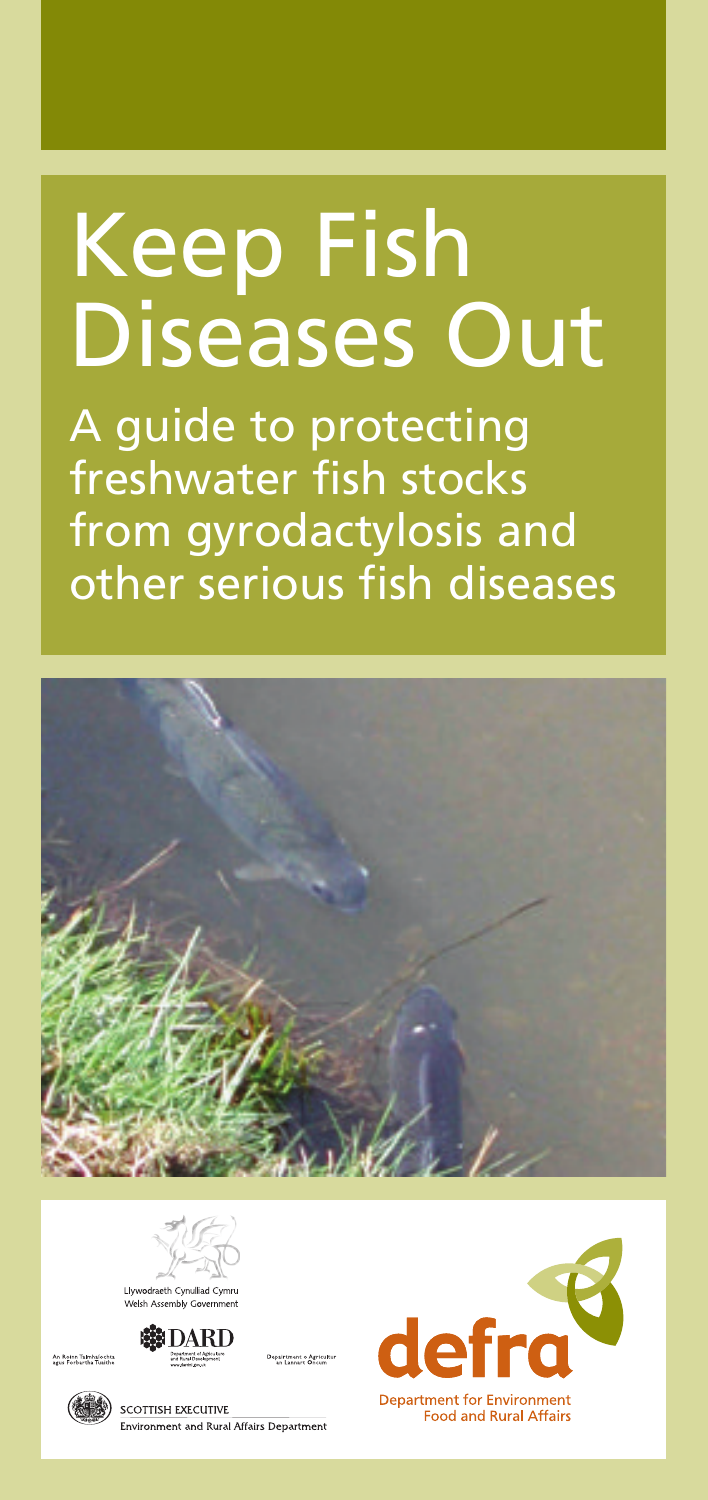# **Keeping disease out**

Fish in our freshwater fisheries, rivers and lakes are free from some of the most serious fish



diseases that occur in other countries. It is important to keep it that way.

Restrictions on the import of live fish into the UK continue to play a major role in

keeping disease out. You too can help protect our freshwater fish by your actions:

- **●** As a fish farmer, fisheries manager or dealer in live fish you can avoid introducing infected stock into our waters by following the import rules.
- **●** As an angler, you can take simple precautions when moving between fisheries to avoid spreading disease.

# **What are the Diseases?**

## **GYRODACTYLOSIS**

Gyrodactylosis can cause heavy losses to wild Atlantic salmon stocks. It is caused by the parasite *Gyrodactylus salaris* which has been found in salmon in Norway, Sweden, Finland, Russia and other countries bordering the Baltic. So far, *Gyrodactylus salaris* has not been detected in the UK. However, the UK's salmon stocks are very susceptible to the parasite and if it were inadvertently introduced into our waters, entire river systems could quickly become infected wiping out salmon stocks completely.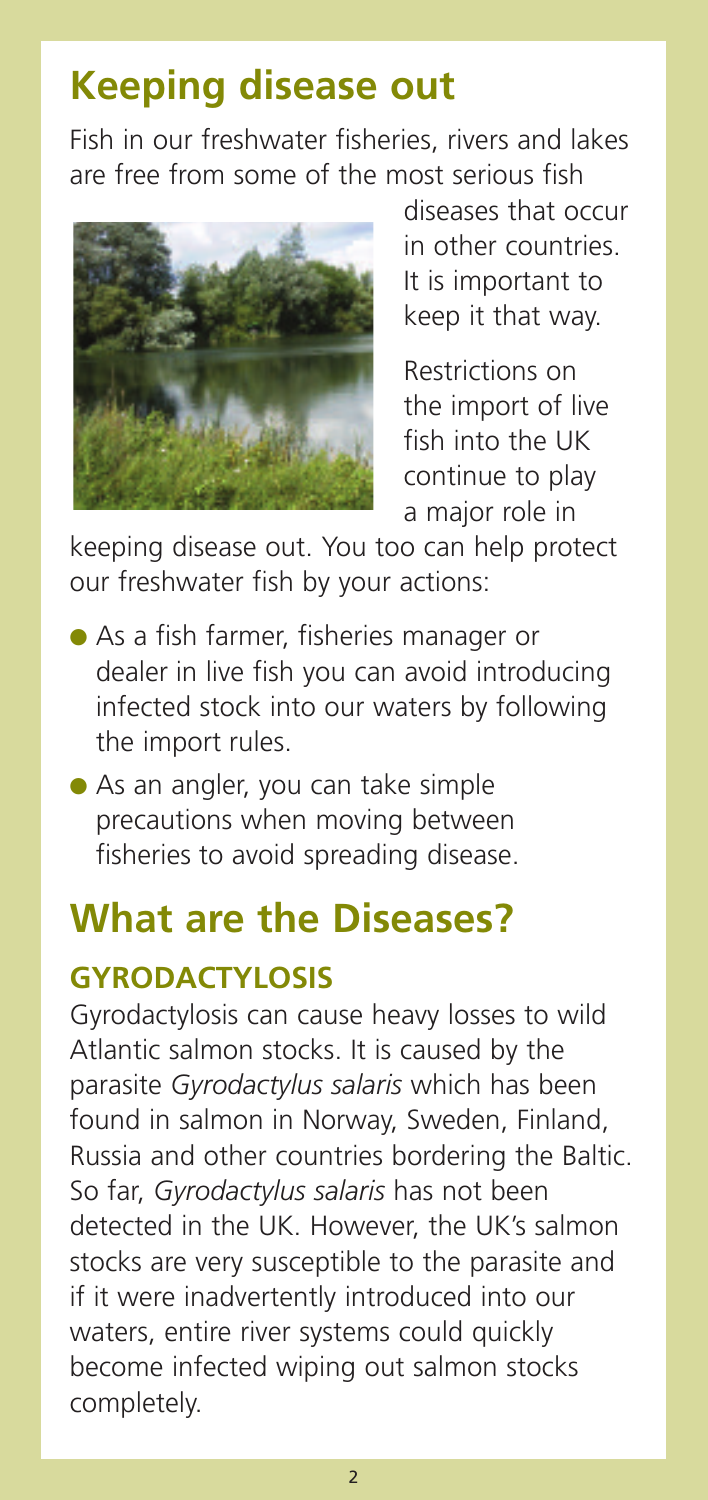Please see our leaflet: *"Keep Fish Disease Out – A Guide to protecting freshwater fish stocks from Gyrodactylus salaris"* for further information.

## **SPRING VIRAEMIA OF CARP**

Spring Viraemia of Carp (SVC) is a contagious viral disease which could wipe out stocks of carp, roach, tench, goldfish, Wels catfish and other species. There is no cure for the disease.



The disease is well established in Europe but not in the UK where SVC is controlled and any disease outbreaks contained. For further information please see our leaflet: *"Keep Fish Disease Out – A Guide to protecting fish stocks from Spring Viraemia of Carp"*.

# **OTHER DISEASES**

There are a number of other serious exotic diseases and parasites which, if introduced to this country, would cause high mortalities in both farmed and freshwater fish and salmon. These include: **Infectious Salmon Anaemia (ISA)** – this is a contagious viral disease affecting all ages of Atlantic salmon in seawater. Outbreaks typically occur after transfer



of farmed smolts to cages in seawater with peaks in new cases in late spring and autumn. Atlantic salmon are the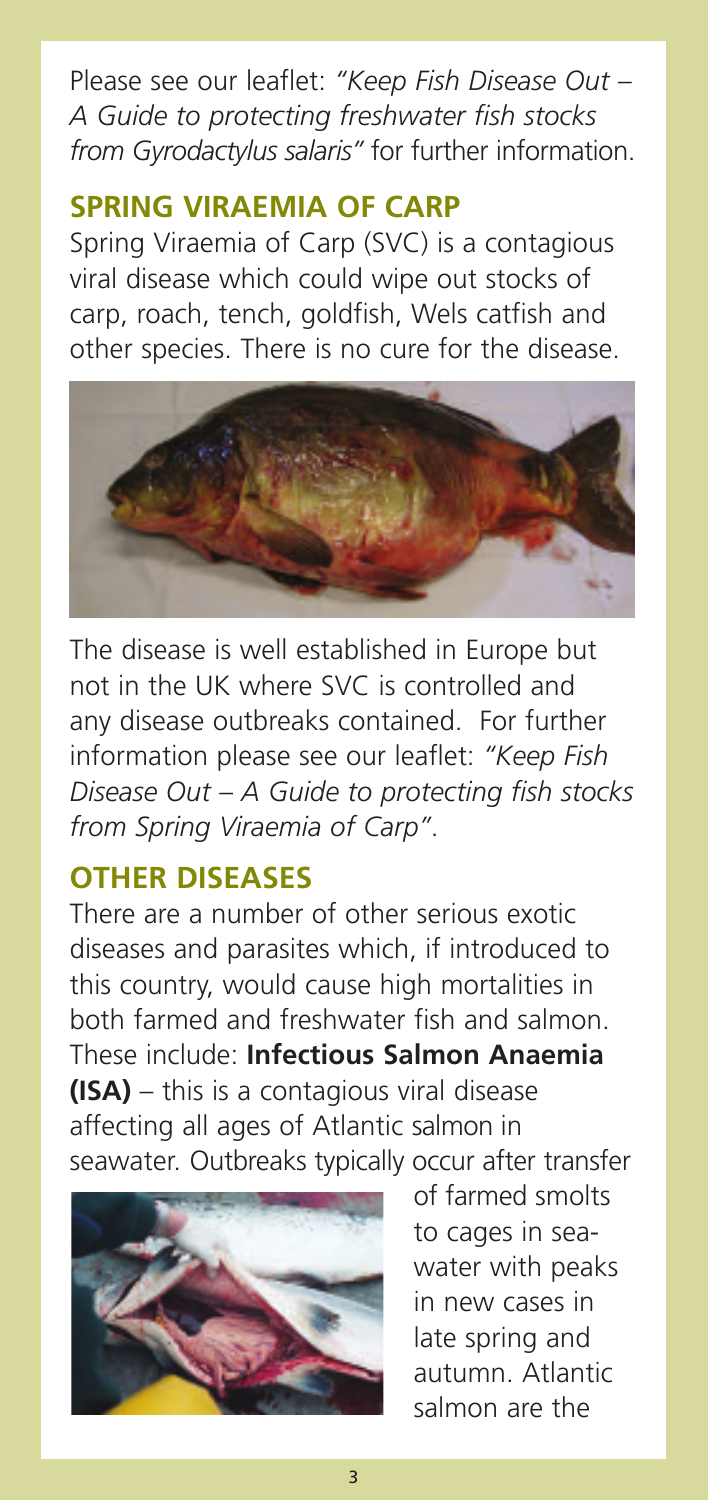only species known to be susceptible to ISA though sea trout and rainbow trout have been shown, experimentally, to transmit the disease. No treatment exists at present although European rules allow for vaccination in some cases. ISA is currently present in Norway, the Faeroe Islands, Canada and the USA. Please see our booklet: *"Combating Fish Disease"* for further information.

**Infectious Haematopoietic Necrosis (IHN)** – this is an infectious disease which can cause high mortalities among susceptible juvenile salmonids. However, all salmonid species are susceptible to IHN. No treatments are available. IHN was first recorded in France in 1987 and has since been found in Belgium, Italy and Germany. It is widespread and endemic along the Pacific coast of the USA and Canada, and has been reported in other areas of the USA. Occurrences have also been reported in Japan and Taiwan. IHN has never been found in UK waters. Please see our booklet: *"Combating Fish Disease"* for further information.

**Viral Haemorrhagic Septicaemia (VHS)** – is an infectious disease which causes high mortalities among farmed rainbow trout in Europe. In freshwater, VHS has also been recorded in brown trout, grayling, coregonids, pike and largemouth bass. The disease has not been detected in any trout or salmon in UK waters. There is no treatment for the disease. VHS has been recorded in 16 European countries since 1938. It has also been identified in migratory salmon stocks and Pacific cod and herring populations on the West coast of the USA and some marine fish species in Europe and Japan. Please see our booklet: "Combating Fish Disease" for further information.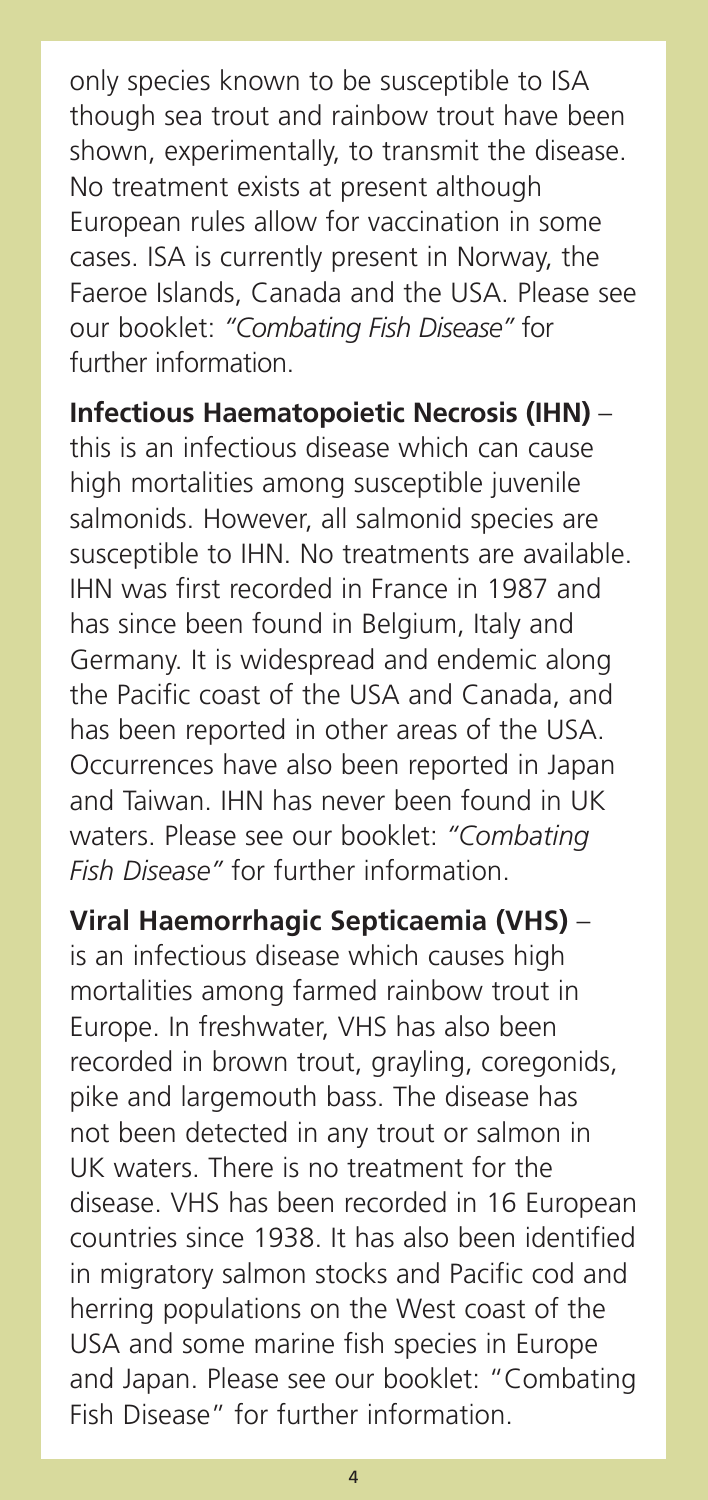

**Epizootic Haematopoietic Necrosis** – this is a highly infectious systemic viral disease which is fatal in juvenile redfin perch (European perch). Infections, with occasional deaths, also occur in rainbow trout.

The causative virus remains infective for prolonged periods in water and is extremely resistant to disinfection. It is found only in Australia although closely related viruses have been detected among fish in Europe but not in UK waters.

**Epizootic Ulcerative Syndrome** – this is a seasonal epizootic fungal disease of great importance in wild and farmed freshwater and estuarine fish. The disease is now endemic in South-east and South Asia and has recently extended to West Asia. It is indistinguishable from red spot disease of eastern Australia and mycotic granulomatosis of Japan and USA. Over 100 freshwater fish species are susceptible, particularly snakeheads and barbs. Mortality can be reduced by removing infected fish and improving water quality.

A new disease of so far limited distribution is **Koi Herpes virus** (KHV) – this very infectious virus has recently been identified as a cause of koi and carp deaths. Outbreaks of disease generally occur at water temperatures between 16–25ºC. The virus only appears to infect *Cyprinus carpio* which includes koi, ghost koi and common carp. Goldfish and other cyprinids are not known to be affected by or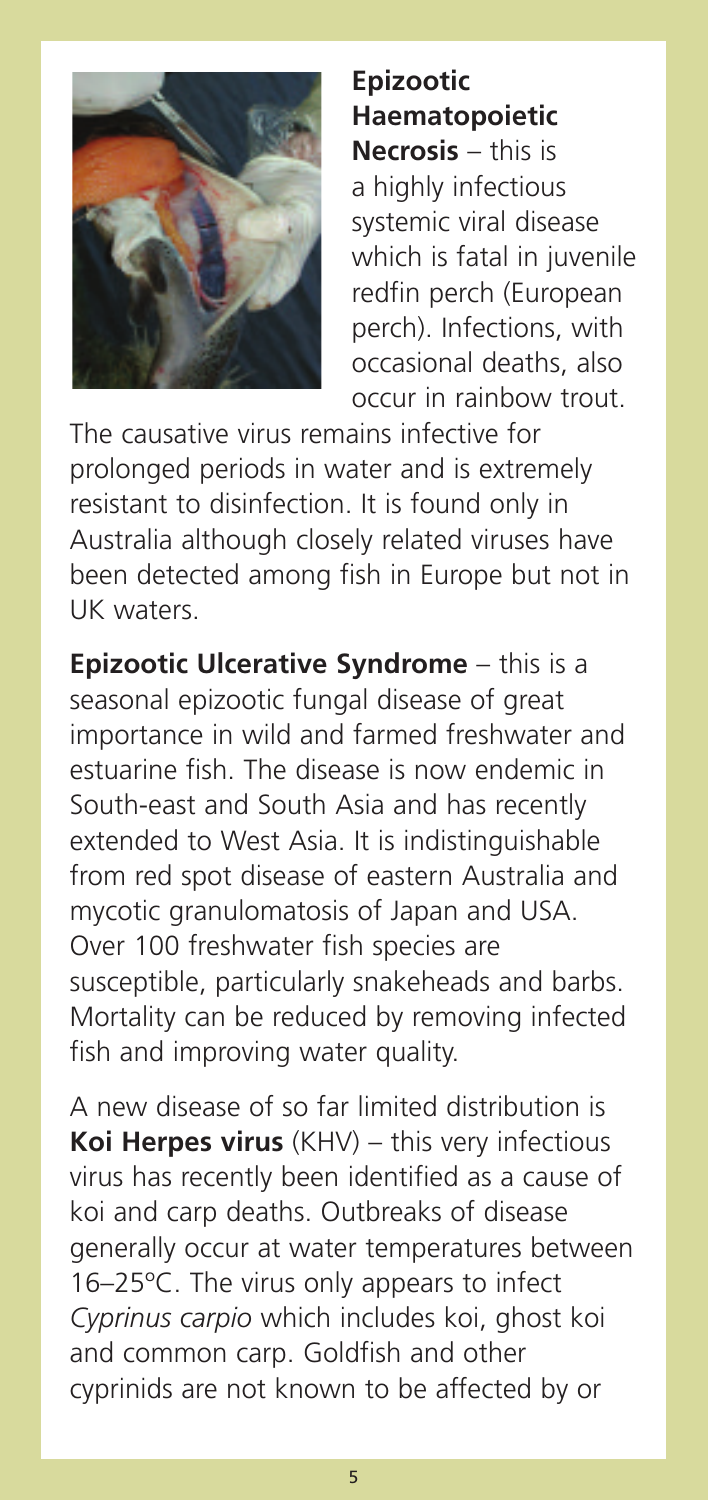

carry the virus. Since 1998, there have been cases in the UK, Europe, USA, Indonesia, Israel and Japan. There is currently no treatment available for this disease.

# **What is being done?**

Under European Union rules, the UK is able to impose tight restrictions on imports of live fish, eggs and fry. The rules are detailed and vary according to species but, in general terms, live imports must:

- **●** Come from regions of equal fish health status, or
- **●** Come from sites that are certified disease free and accompanied by a health certificate signed by an official veterinary inspector of the exporting country.

Further details are set out in the booklets: *A Guide to Importing Fish* and *Combating Fish Disease*. These can be downloaded from **http://defraweb/fish/fishfarm/index.htm** or you can get free copies from the contact addresses listed at the end of this leaflet.

Provided they are observed, these controls will significantly reduce the risk of importing diseases.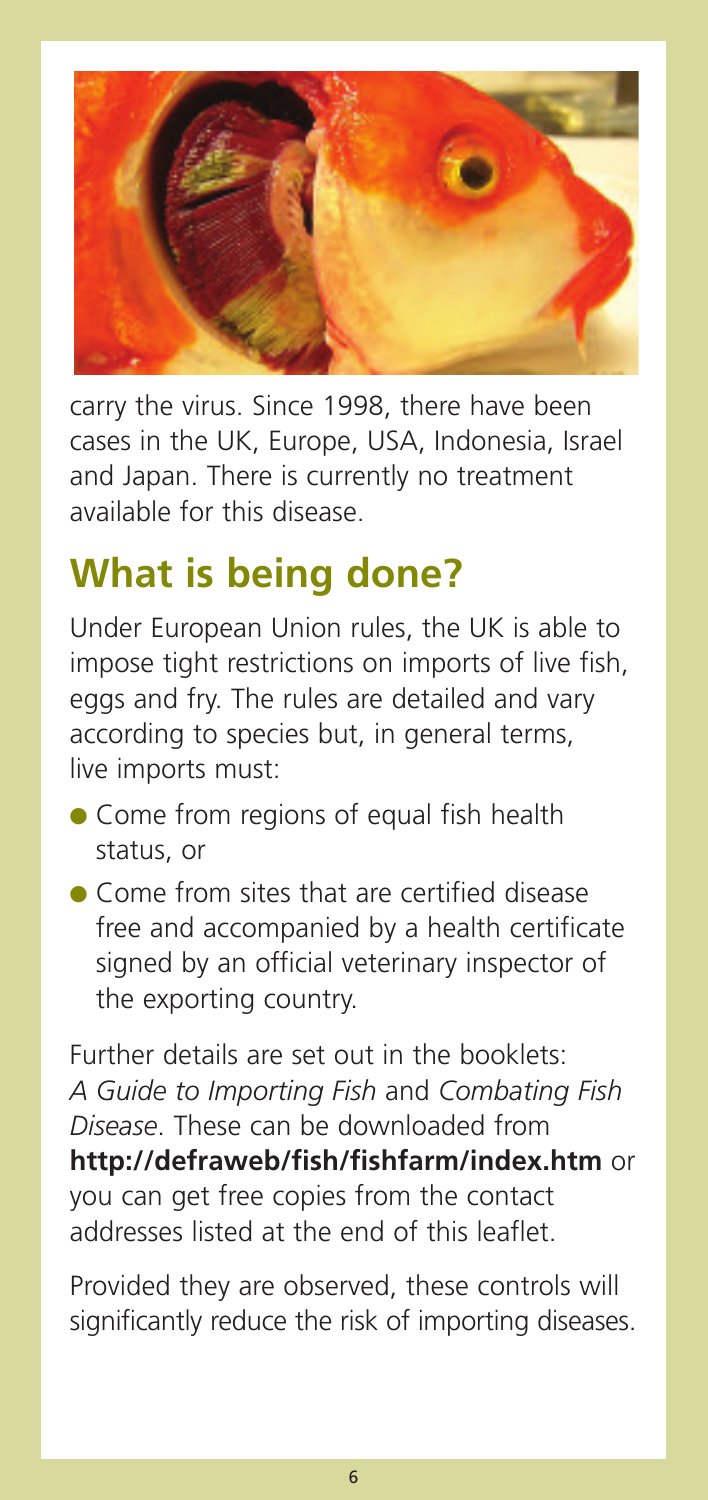# **What can you do?**

Whilst everything possible will be done to maintain and enforce disease control measures, you too can help.

### **HELP STOP ILLEGAL IMPORTS OF FISH**

It is in the interests of everyone involved in fishing to help put a stop to illegal imports.



If you suspect that fish are being imported illegally, please contact staff at the address at the end of this leaflet or call the **CEFAS TELEPHONE HOTLINE: 01305 206681.**

If you import fish you have a legal obligation to follow the import rules. You must report immediately if:

- **●** You have any doubt about the validity of the health certificates accompanying imported fish, or
- **●** If the fish appear diseased.

**Never** introduce suspect fish into your waters or mix them with other stocks.

## **TAKE CARE WHEN STOCKING**

If you are planning to introduce fish into any inland waters, whether they are imported or domestically produced, you may also need the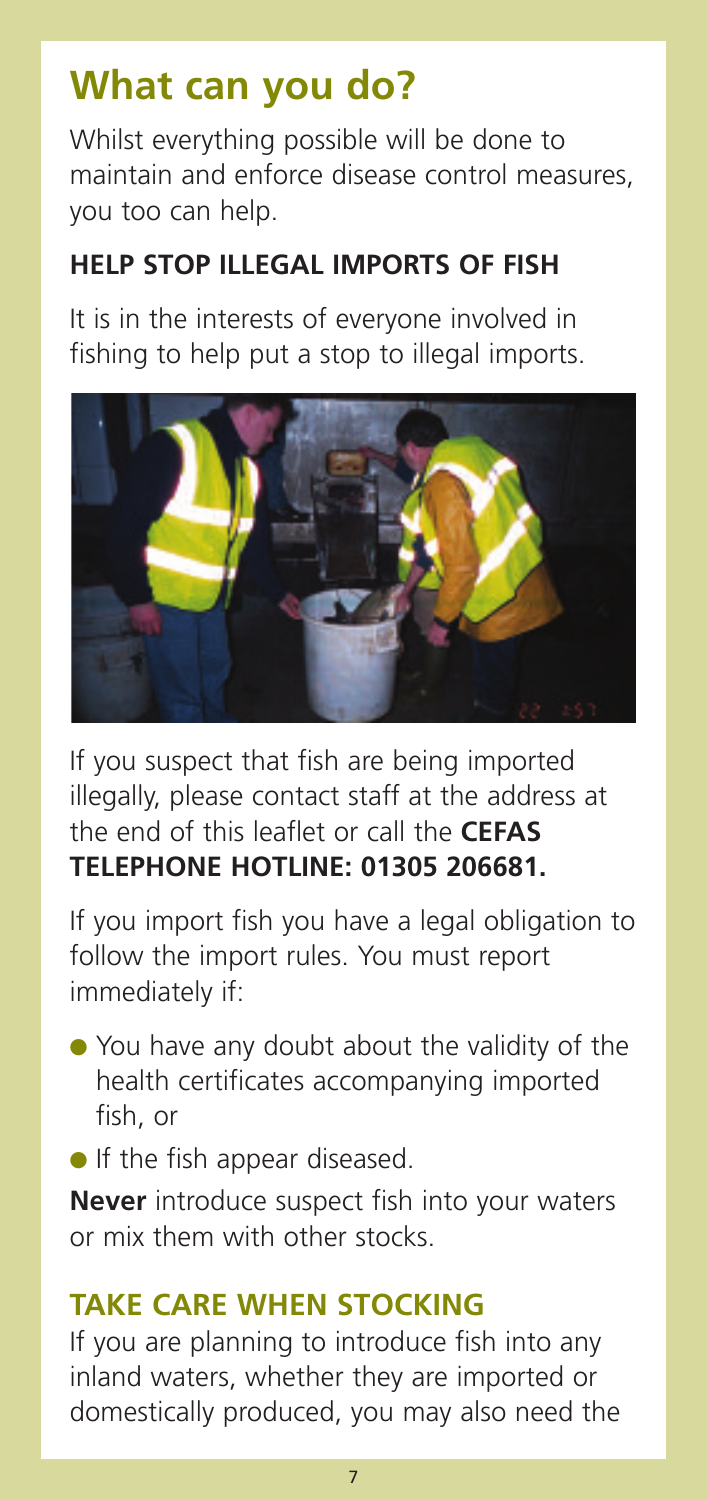written consent of the Environment Agency under Section 30 of the Salmon and Freshwater Fisheries Act 1975. Further information is set out in the "Buyer Beware" leaflet which can be obtained free from your local Environment Agency office (details at the end of this leaflet).

In Scotland, the permission of the District Salmon Fishery Board is required for releases of salmon into rivers covered by the Boards. Release of non-native species requires a licence from the Scottish Executive Environment and Rural Affairs Department (SEERAD).

In Northern Ireland the approval of the Department of Culture, Arts and Leisure is required before releasing fish into the wild. The release of non-native species requires a licence from the Environment and Heritage service.

#### **KEEP YOUR FISHING EQUIPMENT CLEAN**

As an angler, remember that fish diseases can be spread inadvertently through fishing equipment which has been in contact with infected fish, water or sediment. The *Gyrodactylus salaris* parasite is very hardy and capable of surviving for several days in damp conditions such as plastic bags and wet angling equipment (waders, landing nets, lines etc). Fish viruses such as SVC, VHS and KHV can also potentially be carried on fishing tackle, nets and equipment.

Take special care to ensure that tackle and clothing are not contaminated, particularly when:

- **●** returning to the UK from fishing abroad, or
- **●** fishing in waters where fish diseases are present or suspected.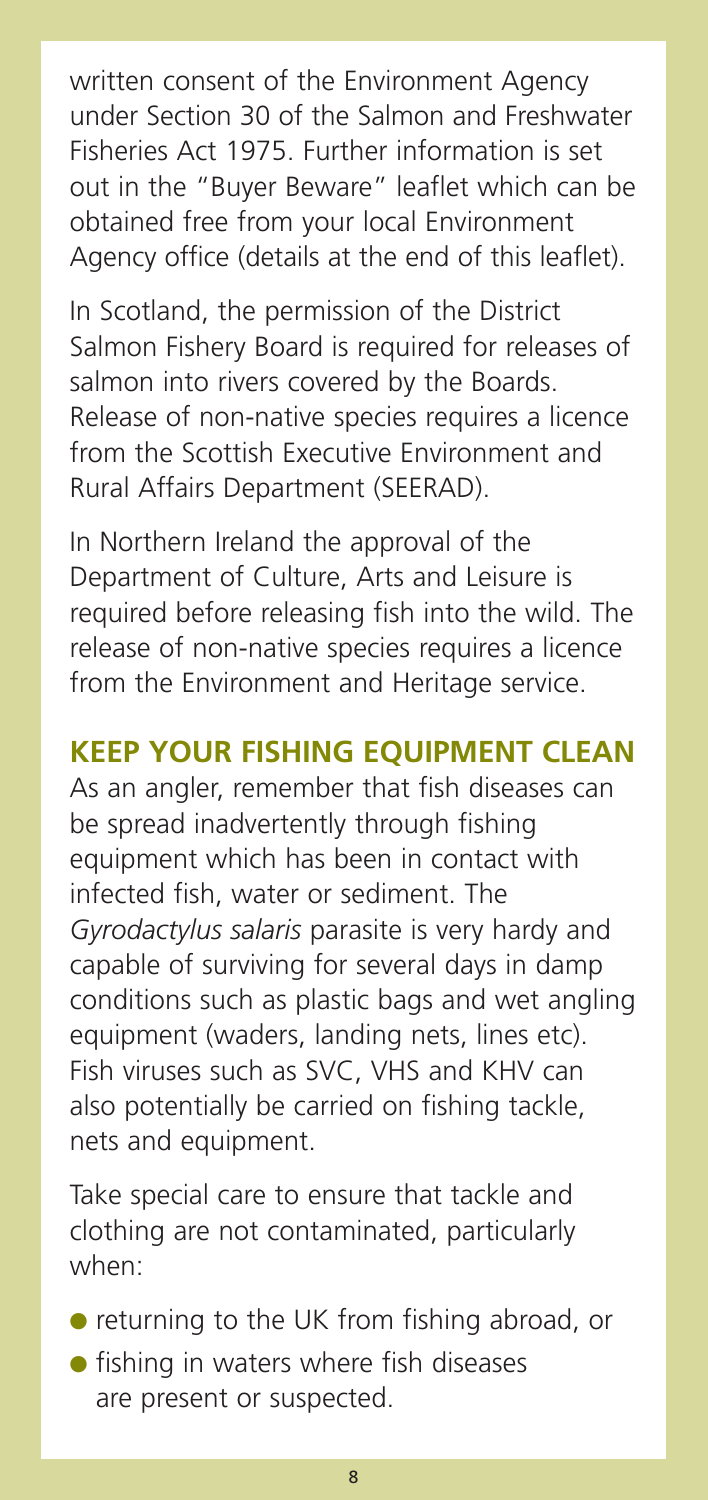In these circumstances:

- **●** thoroughly clean all fishing equipment including nets, sacks, tackle, footwear and clothing
- **●** then dry for at least 48 hours.

Freezing is also an effective method of killing the GS parasite. Equipment and clothing should be deep frozen for at least one day.

Additional protection can be obtained by chemical disinfection of pre-cleaned clothing and tackle. This is particularly important if you are planning to use equipment again before it has been thoroughly dried.

#### **CHEMICAL DISINFECTION**

Chemical disinfection of pre-cleaned protective clothing and boots can be achieved by spraying or wiping with a solution containing a concentration of iodine at 250 mg/ltr, leaving for five minutes and then rinsing with uncontaminated water such as tap water. Fishing equipment should be immersed for a minimum of fifteen minutes in the iodinebased solution before rinsing. All surfaces exposed to chemical treatment should be washed down with tap water. Other chemicals



such as caustic soda (sodium hydroxide) may also be used to treat equipment. Further information and guidance can be obtained from the contacts featured in this leaflet.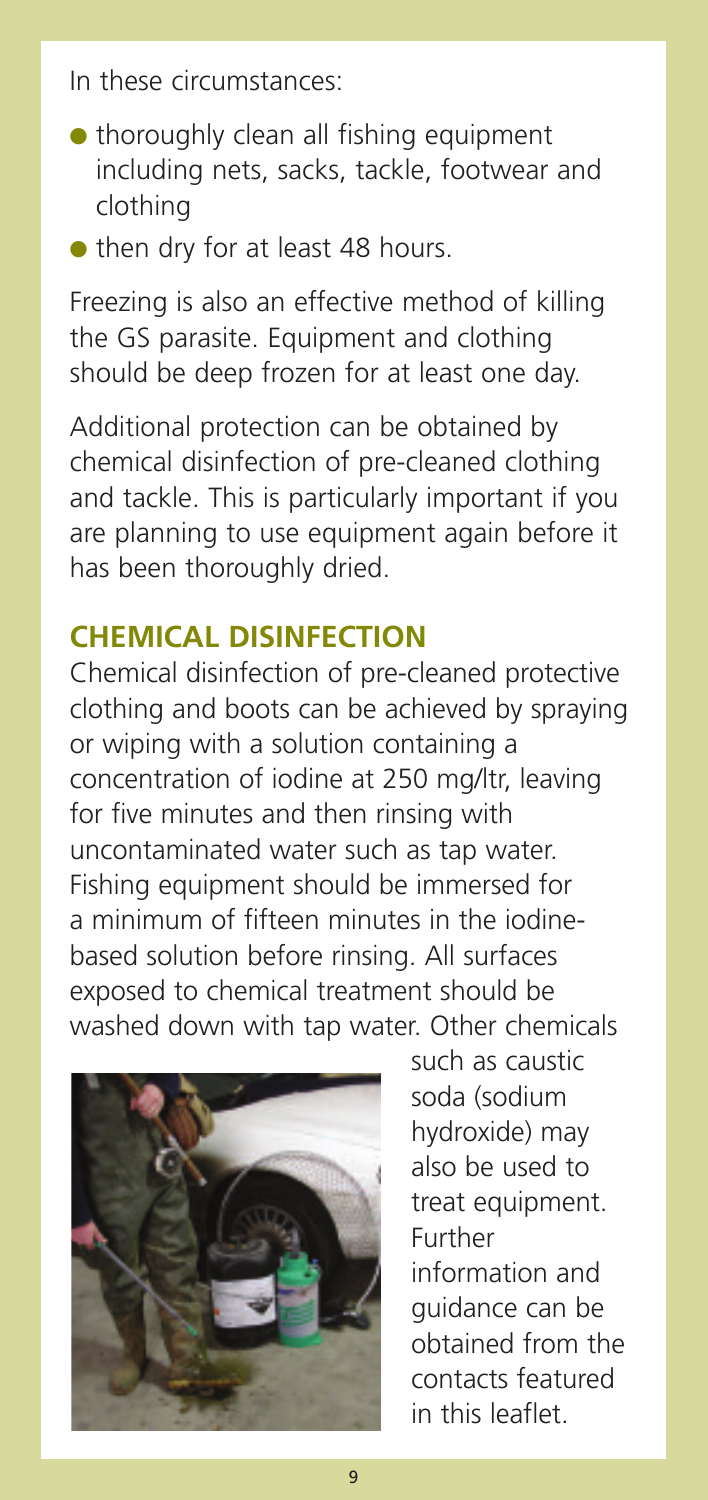N.B. Disinfectants should be used with care. All fishing equipment and clothing should be checked to ensure that they can withstand treatment and the use of goggles and protective clothing may be advisable when handling some of the chemicals. Many chemical treatments are extremely poisonous to fish. Disinfectants and washings must be disposed of in a way which does not harm the environment. They should never be tipped into water containing fish or other aquatic life. If in doubt, contact the manufacturer.

## **Further information**

For further advice on fish health, import rules, cleaning and disinfecting fishing tackle and clothing, or to report suspected illegal imports or abnormal mortalities in fish stocks, contact:

#### **England and Wales**

Fish Health Inspectorate Centre for Environment, Fisheries and Aquaculture Science (CEFAS) Weymouth Laboratory Barrack Roa The Nothe Weymouth, Dorset DT4 8UB Tel: 01305 206673/74 Fax: 01305 206602 E-mail: **fish.health.inspectorate@cefas.co.uk** Website: **www.efishbusiness.com**

#### **Scotland**

Fisheries Research Services Marine Laboratory PO Box 101, Victoria Road Aberdeen AB11 9DB Tel: 01224 876544 Fax: 01224 295620 E-mail: **fishhealth@marlab.ac.uk** Website: **www.frs-scotland.gov.uk**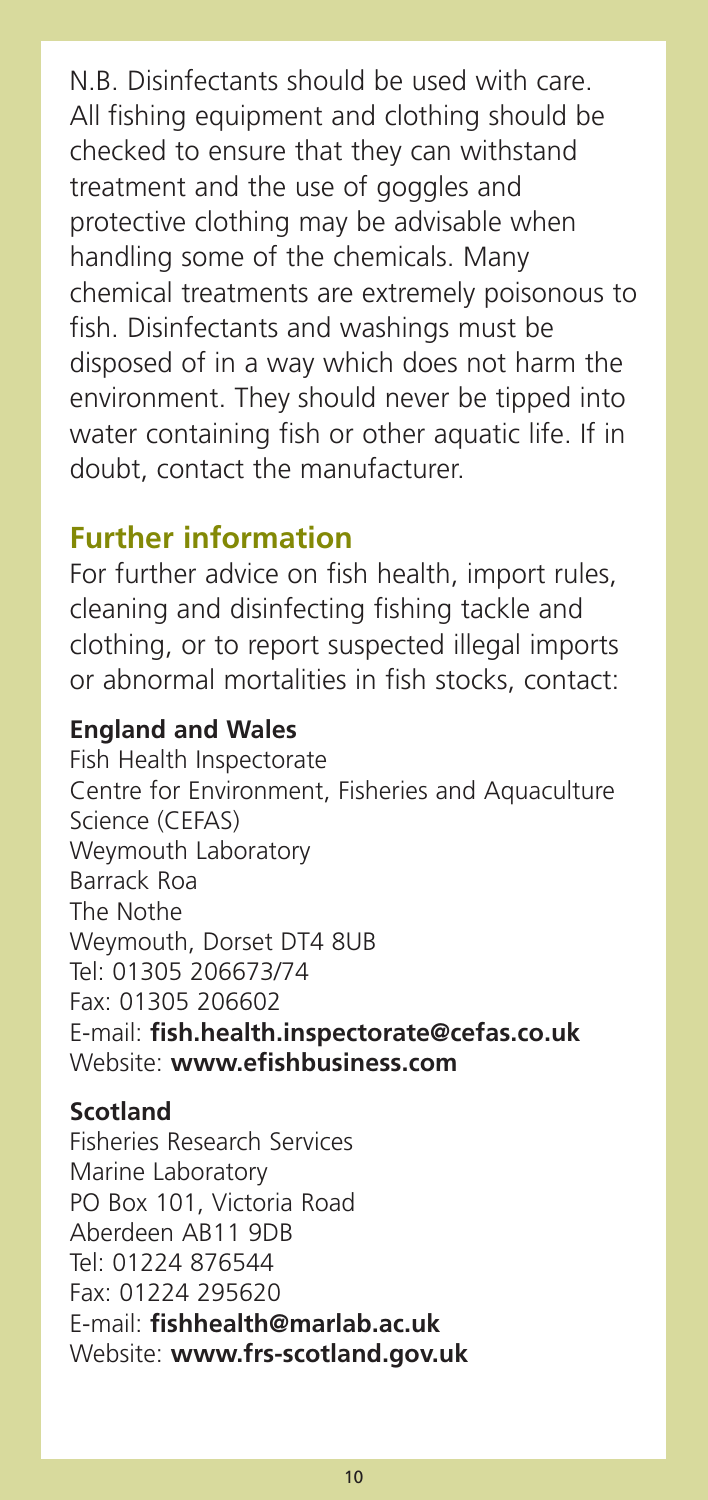#### **For policy advice please contact: England and Wales**

Department for Environment, Food and Rural Affairs Fisheries Division IIA Area 5E 3-8 Whitehall Place London SW1A 2HH Tel: 020 7270 8826 Fax: 020 7270 8827 E-mail: **sh.fishiie@defra.gsi.gov.uk** Website: **www.defra.gov.uk**

#### **Welsh Assembly Government**

Agriculture and Fisheries Policy Division 2 Cathays Park Cardiff CF10 3NQ Tel: 02920 823567 Fax: 02920 823562 E-mail: **fisheries@wales.gsi.gov.uk** Website: **www.countryside.wales.gov.uk/fisheries**

#### **Scotland**

Scottish Executive Environment and Rural Affairs Department (SEERAD) Pentland House 47 Robb's Loan Edinburgh EH14 1TW| Tel: 0131 244 6225 Fax: 0131 244 6552 E-mail: **carrol.herbertson@scotland.gsi.gov.uk** Website: **www.scotland.gov.uk**

#### **Northern Ireland**

Department of Agriculture and Rural Development Fisheries Division Annexe 5, Castle Grounds Stormont Estate Belfast BT4 3PW Tel: 02890 523491 Fax: 02890 523121 E-mail: **Nigel.Quinn@dardni.gov.uk** Website: **www.dardni.gov.uk**